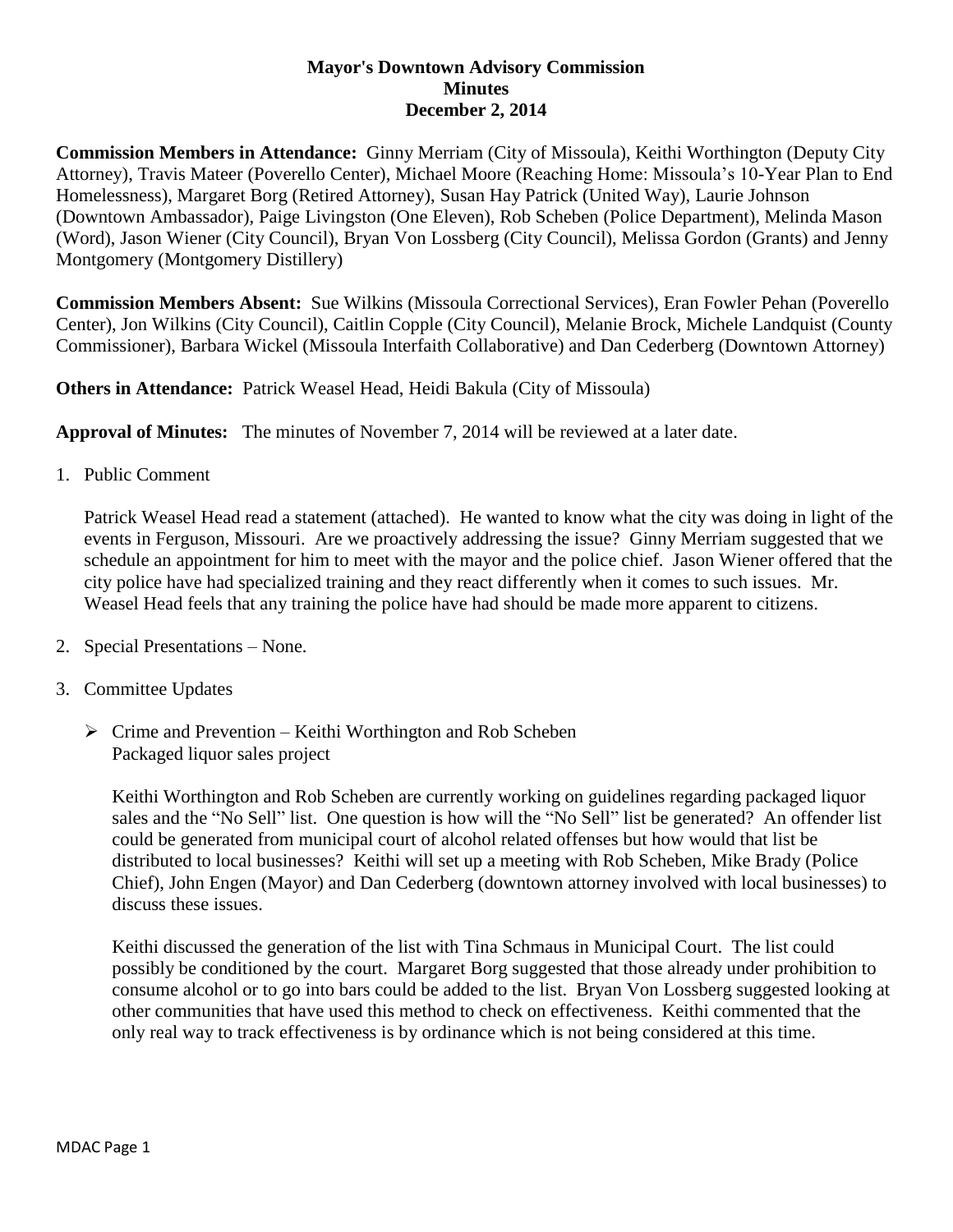$\triangleright$  Real Change Promotion – Ginny Merriam Intern proposal for university student education project

Ginny Merriam explained that the Real Change subcommittee wanted to hire a marketing intern from the university. This intern will most importantly work on a marketing campaign to discourage college students from giving to panhandlers. The intern will be housed at the Business Improvement District office. This intern will report directly to MDAC before any plan is initiated.

 $\triangleright$  Built Environment – Margaret Borg & Ginny Merriam Art Park update

Ginny Merriam reported that the preliminary design had been presented to the Art Park subcommittee. Issues were parking space loss, park maintenance and policing the area. The intention is to have a design with good lighting and no hiding places for crime to occur. Ginny said that they just received a Tourism Infrastructure Grant for \$50,000.

 $\triangleright$  Human Services – Jason Wiener and Susan Hay Patrick Reaching Home update from Michael Moore

Michael Moore explained that he had written a report and would be presenting it to city council and the county commissioners. So far he had lined up  $40 - 50$  presentations to give to different groups in the area. The media had done several stories, most recently the  $3<sup>rd</sup>$  Street Trailer Court.

The report discussed the Community Housing Referral and Information System (CHRIS) which is a single point of entry for the homeless and it is a part of the 211 call-in system. Existing agencies are currently trying to standardize their system to be like 211. The biggest issue was finding money for those at risk of losing their housing. The rental assistance program is now up and running through the Human Resource Council and the YWCA.

The city council recently voted for a reintegration system especially for those just released from prison. The Department of Corrections and Missoula Interfaith Collaborative are working diligently on this. Currently there is a housing voucher bill being introduced at the legislature.

Michael is looking into a pilot program to build housing for recently released prisoners and rent would be approximately \$400 per month. Michael McLeary of Bozeman owns and builds housing of this kind and he's had very good luck with people not reoffending. Guests or alcohol are not allowed in the buildings. Rental assistance and vocational training are the two main roadblocks.

Michael also discussed a homeless outreach task force for youth. He is looking into a grant for more beds for youth homes.

Michael discussed the Tiny House Program. This is a program to build 200 square foot housing on private or personal property. These houses would only be sleeping quarters with electricity and there would be a communal bathroom and kitchen. He is currently talking to the county about property. This would be viewed as transitional housing. He is already working with a company called Energetics.

He had a conversation with David Bell of ALPS and he is interested in helping build housing. David discussed insuring the first month's rent. He could possibly offer up to 10 revolving loan accounts which could house 20 or more people and ALPS will donate the premium.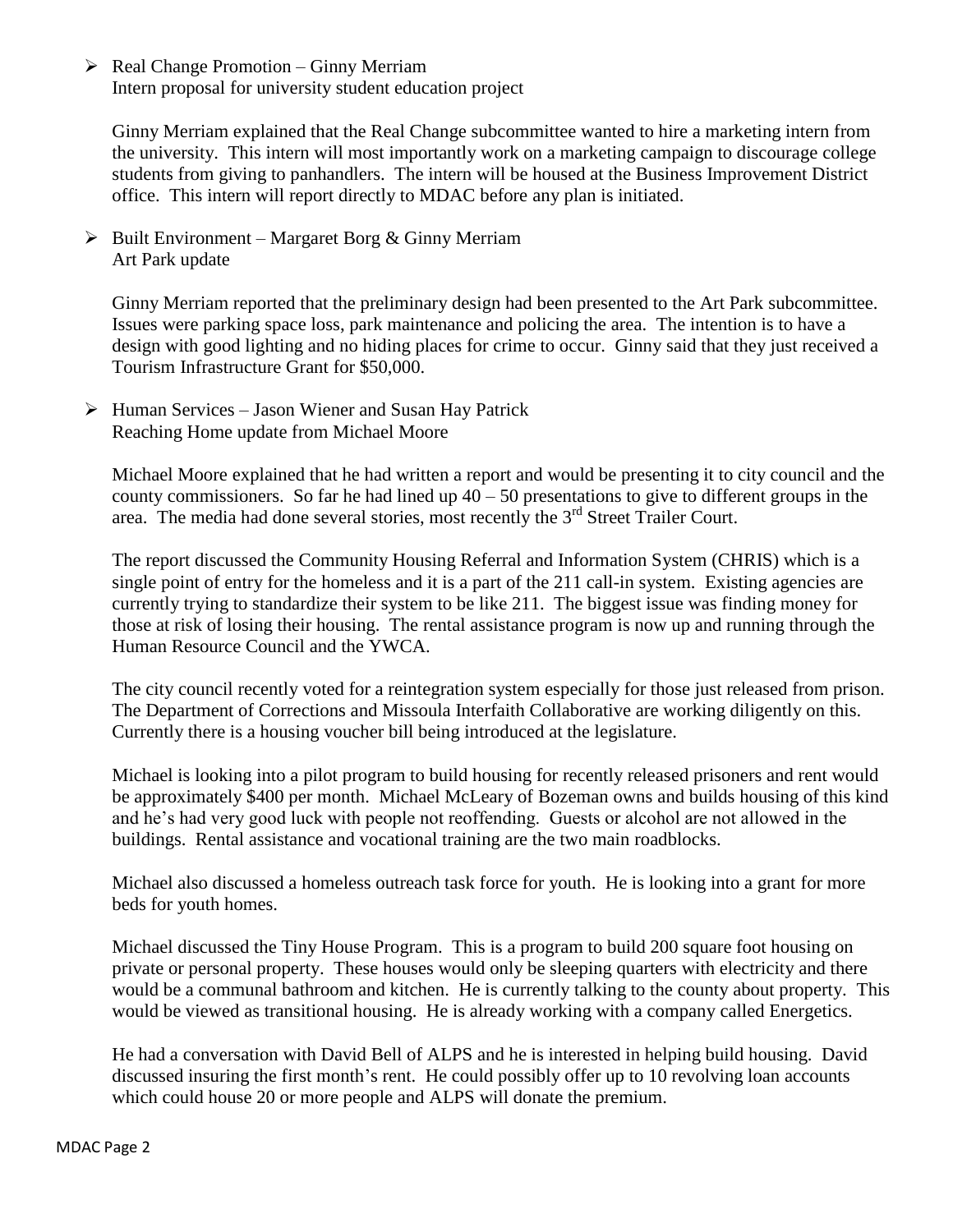- $\triangleright$  Updates on other projects
	- Downtown Police Officer Project Dan Cederberg  $&$  Jon Wilkins

The mayor mentioned possibly having a civilian for this position instead of a police officer and wondered if this person would need to issue tickets.

• Help 10 People – Bryan von Lossberg

Bryan Von Lossberg will be attending a Crisis Intervention Team (CIT) meeting with Erin Kautz and will update MDAC at its next meeting in January.

• Van for Homeless Outreach Teams – Jason Wiener and Eran Fowler

Jason Wiener explained, after working with Jack Stucky, the city now has a method to dispose of property which is vetted by the attorney's office. In order for city property not to go through the legal auction process a 2/3 vote from city council is required. Jack is currently in the process of purchasing two new vans so two old vans will be available soon. This will expand Travis Mateer's ability to link those who need help to local appointments and services.

Respectfully Submitted, Heidi J. Bakula Executive Assistant

> **Date of Next Meeting Jack Reidy Conference Room January 6, 2015**